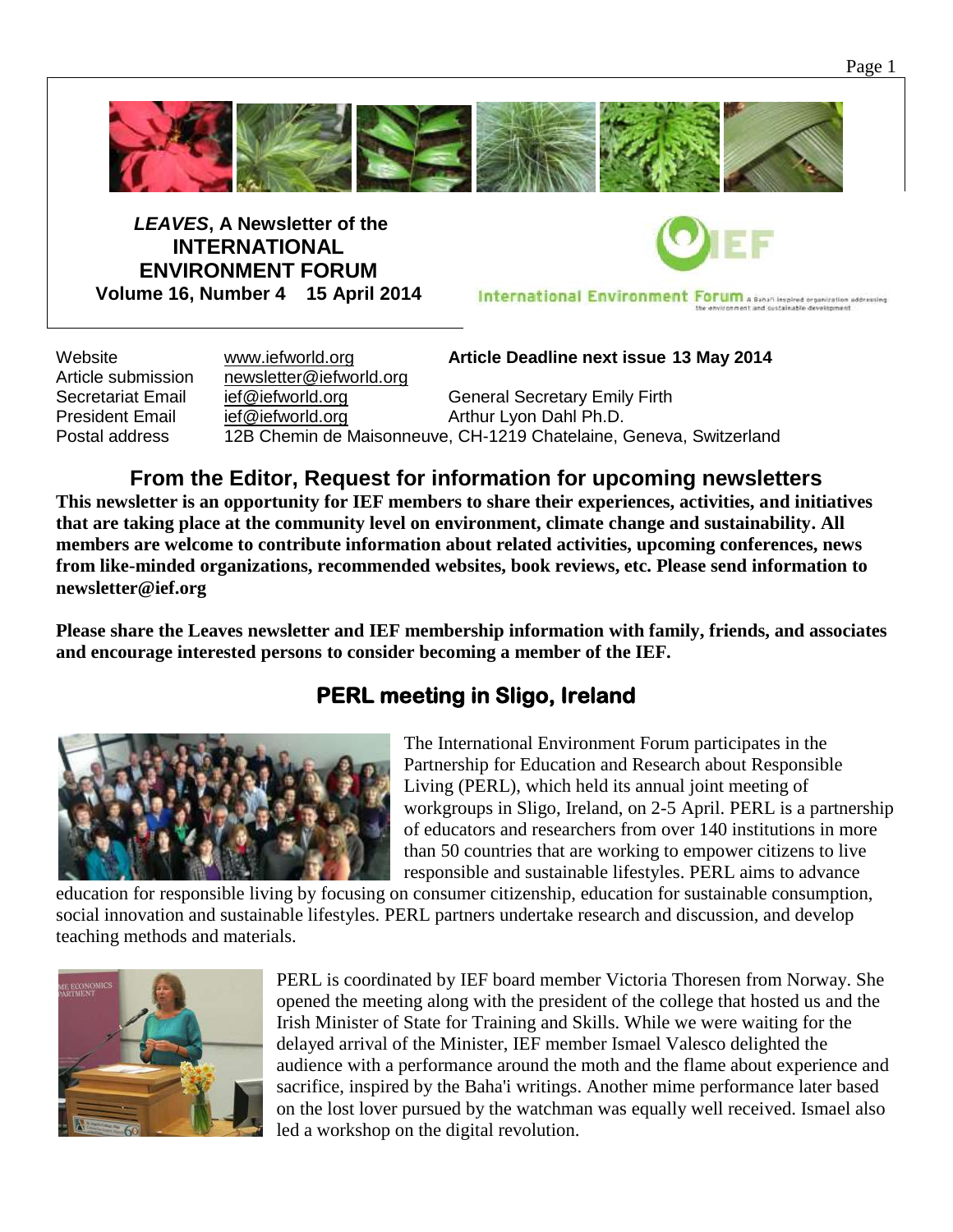Other IEF members participating in the meeting included Arthur Dahl, who leads a PERL workgroup preparing toolkits for values-based education in secondary schools, and Onno Vinkhuyzen, a member of the workgroup. Two other researchers on values-based indicators from the University of Brighton, Gemma Burford and Tiina Jaatinen, also contributed to the workgroup. After the meeting, Arthur Dahl stayed on a few days in Ireland to give public lectures on climate change, energy and human rights organized by the Baha'i communities in Ennis, Limerick and Dublin.

### **Governments Advance on Sustainable Development Goals**

The UN Open Working Group on Sustainable Development Goals (SDGs) met at the beginning of April to begin the process of defining focus areas and target areas for SDGs from the many suggestions available. The co-chairs will produce a revised focus area document for discussion at the next OWG on 5-9 May. A further OWG meeting on 16-20 June will produce refined SDGs and targets, and the final OWG on 14-18 July should agree and adopt a report to a stocktaking event for Heads of State on 25 September. This will lead to a synthesis report by the Secretary-General in November, and another round of negotiations from January to September 2015.



## **<http://mitigation2014.org/>**

# **Climate Change 2014: Mitigation of Climate Change**

IPCC Working Group III Contribution to AR5

Concluding four years of intense scientific collaboration by hundreds of authors from around the world, this report responds to the request of the world's governments for a comprehensive, objective and policy neutral assessment of the current scientific knowledge on mitigating climate change. The report has been extensively reviewed by experts and governments to ensure quality and comprehensiveness. The quintessence of this work, the Summary for Policymakers, has been approved line by line by member governments at the 12th Session of IPCC WG III in Berlin, Germany (7-11 April 2014).

## **Worldwide Scientific Collaboration**:

235 authors, 58 countries, 38,315 comments



#### **American Association for the Advancement of Science (AAAS) Kicks Off Initiative to Recognize Climate Change Risks**

18 March 2014

AAAS is announcing the launch of a new initiative to expand the dialogue on the risks of climate change. At the heart of the initiative is the AAAS's " [What We Know"](http://whatweknow.aaas.org/) report, an assessment of current climate science and impacts that emphasizes the need to understand and recognize possible high-risk scenarios.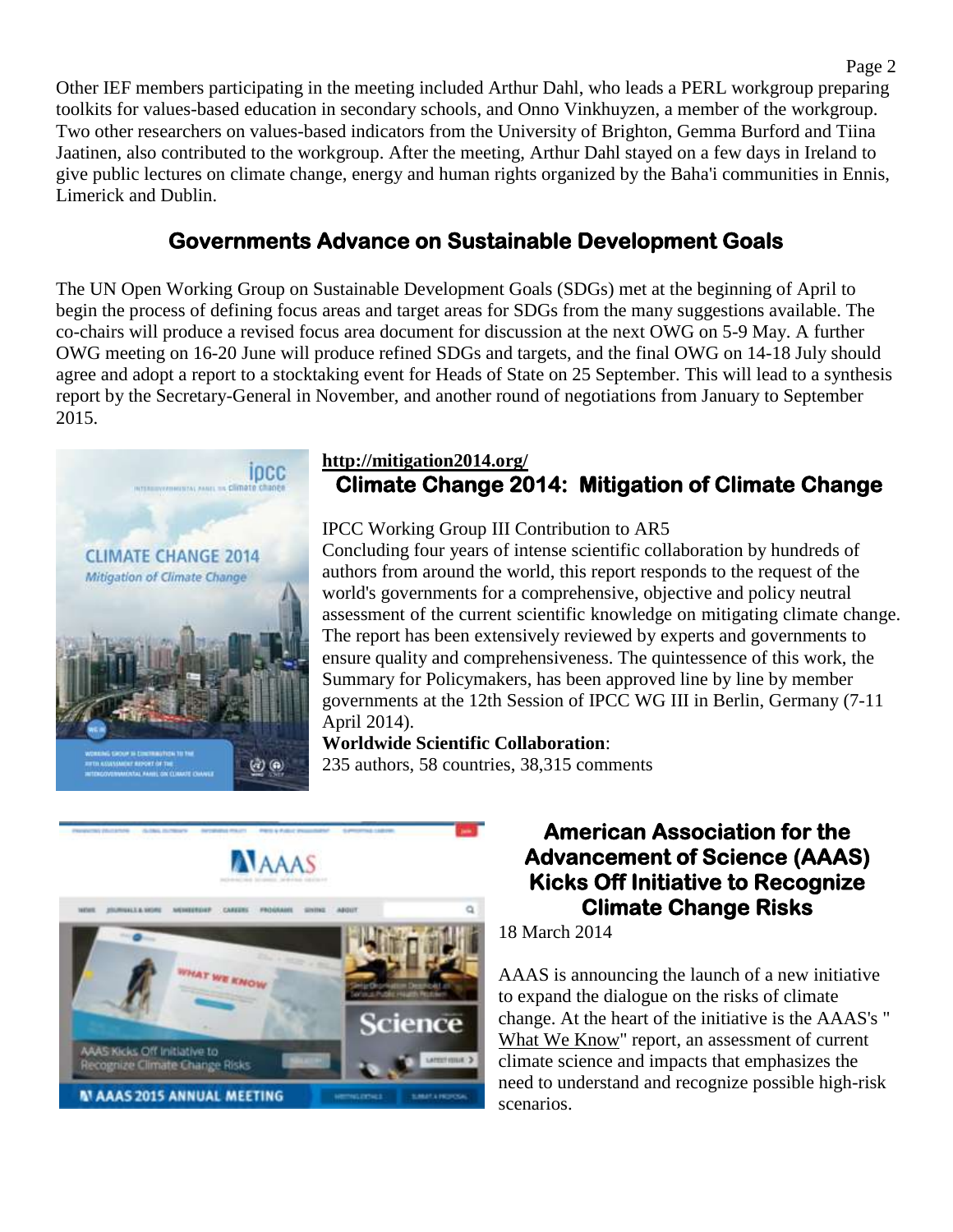"We're the largest general scientific society in the world, and therefore we believe we have an obligation to inform the public and policymakers about what science is showing about any issue in modern life, and climate is a particularly pressing one," said Dr. Alan Leshner, CEO of AAAS. "As the voice of the scientific community, we need to share what we know and bring policymakers to the table to discuss how to deal with the issue."

Nobel laureate Dr. Mario Molina, distinguished professor of chemistry and biochemistry at the University of California, San Diego and Scripps Institution of Oceanography and co-chairs, Dr. Diana Wall, distinguished professor of biology and director at Colorado State University's School of Global Environmental Sustainability and Dr. James McCarthy, Alexander Agassiz Professor of Biological Oceanography at Harvard, chaired the climate science panel that generated the report.

They, along with the 10 panelists spanning climate science specialties, will engage in the initiative in various ways, from speaking engagements to testimonials on a forthcoming interactive web site to knowledge sharing with other professionals. The initiative encourages Americans to think of climate change as a risk management issue; the panel aims to clarify and contextualize the science so the public and decision-makers can be more adequately informed about those risks and possible ways to manage them.

The report provides three key messages for every American about climate change:

- Climate scientists agree: climate change is happening here and now.
- We are at risk of pushing our climate system toward abrupt, unpredictable, and potentially irreversible changes with highly damaging impacts.
- The sooner we act, the lower the risk and cost. And there is much we can do.

"This new effort is intended to state very clearly the exceptionally strong evidence that Earth's climate is changing, and that future climate change can seriously impact natural and societal systems," Dr. McCarthy said. "Even among members of the broader public who already know about the evidence for climate change and what is causing it, some do not know the degree to which many climate scientist are concerned about the risks of possibly rapid and abrupt climate change — that's something we are dedicated to discussing with multiple audiences, from business leaders and financial experts to decision makers in all walks of life."

Bob Litterman, former Goldman & Sachs Co. executive and senior partner at Kepos Capital, has participated in discussions with the panel on how to accurately measure climate-related risks and the need for a language to talk about climate change through the lens of risk management.

"Scientists have developed a solid understanding of how the climate is responding to the build-up of greenhouse gases, but they recognize the considerable uncertainty about the long-run impacts — especially potential economic damages. Economists understand how to create incentives to limit pollution production with maximum effect and minimum collateral damage, but crafting the appropriate response is a complex valuation process that requires quantifying those same uncertainties," Litterman said. "To do so requires scientists and economists to work together, ask tough questions, and break the boundaries of their professional silos. That's what's this initiative aims to do."

## **What We Know**

Based on the evidence, more than 97% of climate scientists agree that human-caused climate change is happening.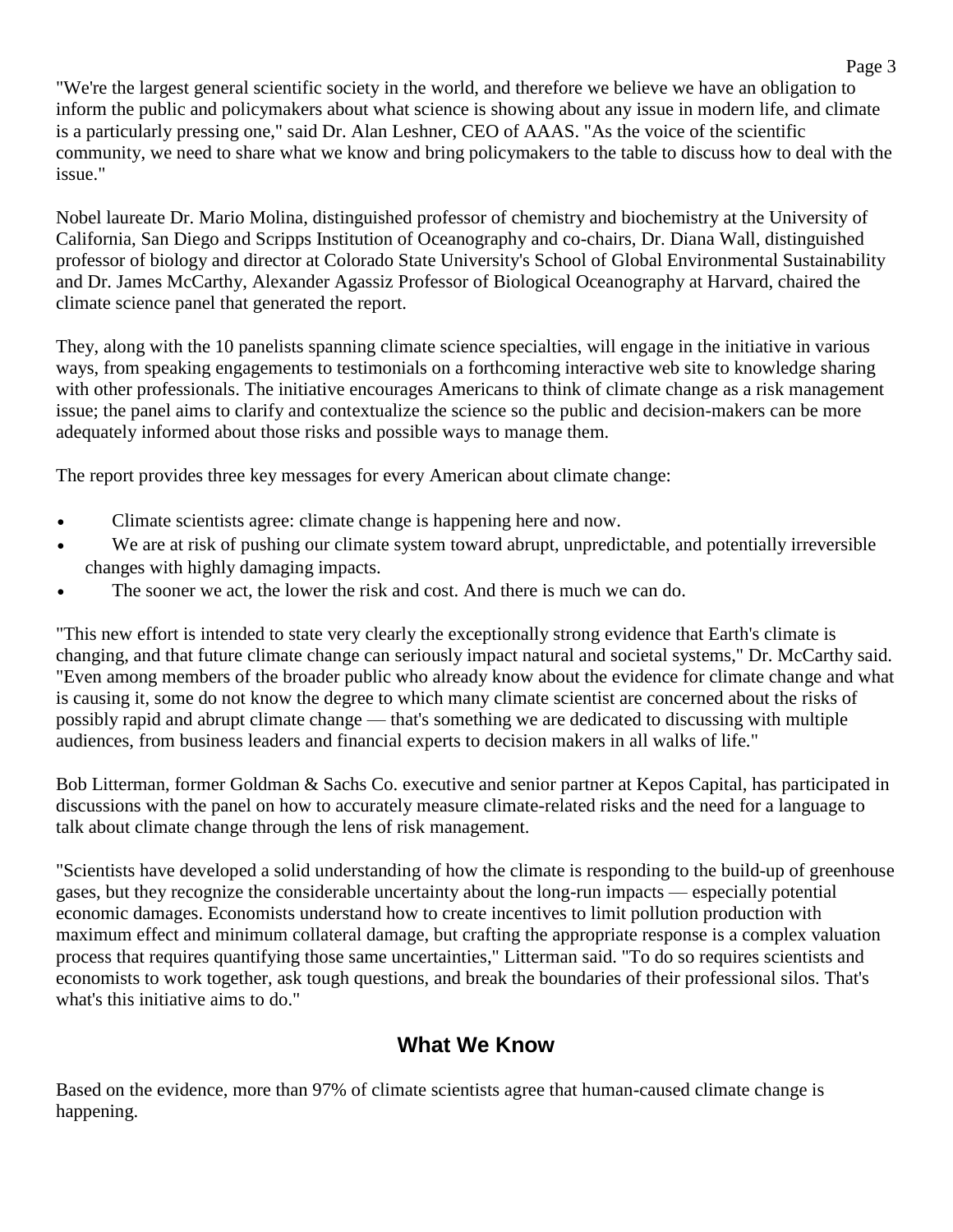#### **The Reality, Risks and Response to Climate Change**

The overwhelming evidence of human-caused climate change documents both current impacts with significant costs and extraordinary future risks to society and natural systems. The scientific community has convened conferences, published reports, spoken out at forums and proclaimed, through statements by virtually every national scientific academy and relevant major scientific organization — including the American Association for the Advancement of Science (AAAS) — that climate change puts the well-being of people of all nations at risk.

Surveys show that many Americans think climate change is still a topic of significant scientific disagreement.<sup>[\[i\]](http://whatweknow.aaas.org/get-the-facts/#fn1)</sup> Thus, it is important and increasingly urgent for the public to know there is now a high degree of agreement among climate scientists that human-caused climate change is real. Moreover, while the public is becoming aware that climate change is increasing the likelihood of certain local disasters, many people do not yet understand that there is a small, but real chance of abrupt, unpredictable and potentially irreversible changes with highly damaging impacts on people in the United States and around the world.

It is not the purpose of this paper to explain why this disconnect between scientific knowledge and public perception has occurred. Nor are we seeking to provide yet another extensive review of the scientific evidence for climate change. Instead, we present key messages for every American about climate change:

**1. Climate scientists agree: climate change is happening here and now.** Based on well-established evidence, about 97% of climate scientists have concluded that human-caused climate change is happening. This agreement is documented not just by a single study, but by a converging stream of evidence over the past two decades from surveys of scientists, content analyses of peer-reviewed studies, and public statements issued by virtually every membership organization of experts in this field. Average global temperature has increased by about 1.4˚ F over the last 100 years. Sea level is rising, and some types of extreme events – such as heat waves and heavy precipitation events – are happening more frequently. Recent scientific findings indicate that climate change is likely responsible for the increase in the intensity of many of these events in recent years.

**2. We are at risk of pushing our climate system toward abrupt, unpredictable, and potentially irreversible changes with highly damaging impacts.** Earth's climate is on a path to warm beyond the range of what has been experienced over the past millions of years.<sup>[\[ii\]](http://whatweknow.aaas.org/get-the-facts/#fn2)</sup> The range of uncertainty for the warming along the current emissions path is wide enough to encompass massively disruptive consequences to societies and ecosystems: as global temperatures rise, there is a real risk, however small, that one or more critical parts of the Earth's climate system will experience abrupt, unpredictable and potentially irreversible changes. Disturbingly, scientists do not know how much warming is required to trigger such changes to the climate system.

**3. The sooner we act, the lower the risk and cost. And there is much we can do.** Waiting to take action will inevitably increase costs, escalate risk, and foreclose options to address the risk. The  $CO<sub>2</sub>$  we produce accumulates in Earth's atmosphere for decades, centuries, and longer. It is not like pollution from smog or wastes in our lakes and rivers, where levels respond quickly to the effects of targeted policies. The effects of  $CO<sub>2</sub>$  emissions cannot be reversed from one generation to the next until there is a large-scale, cost-effective way to scrub carbon dioxide from the atmosphere. Moreover, as emissions continue and warming increases, the risk increases.

By making informed choices now, we can reduce risks for future generations and ourselves, and help communities adapt to climate change. People have responded successfully to other major environmental challenges such as acid rain and the ozone hole with benefits greater than costs, and scientists working with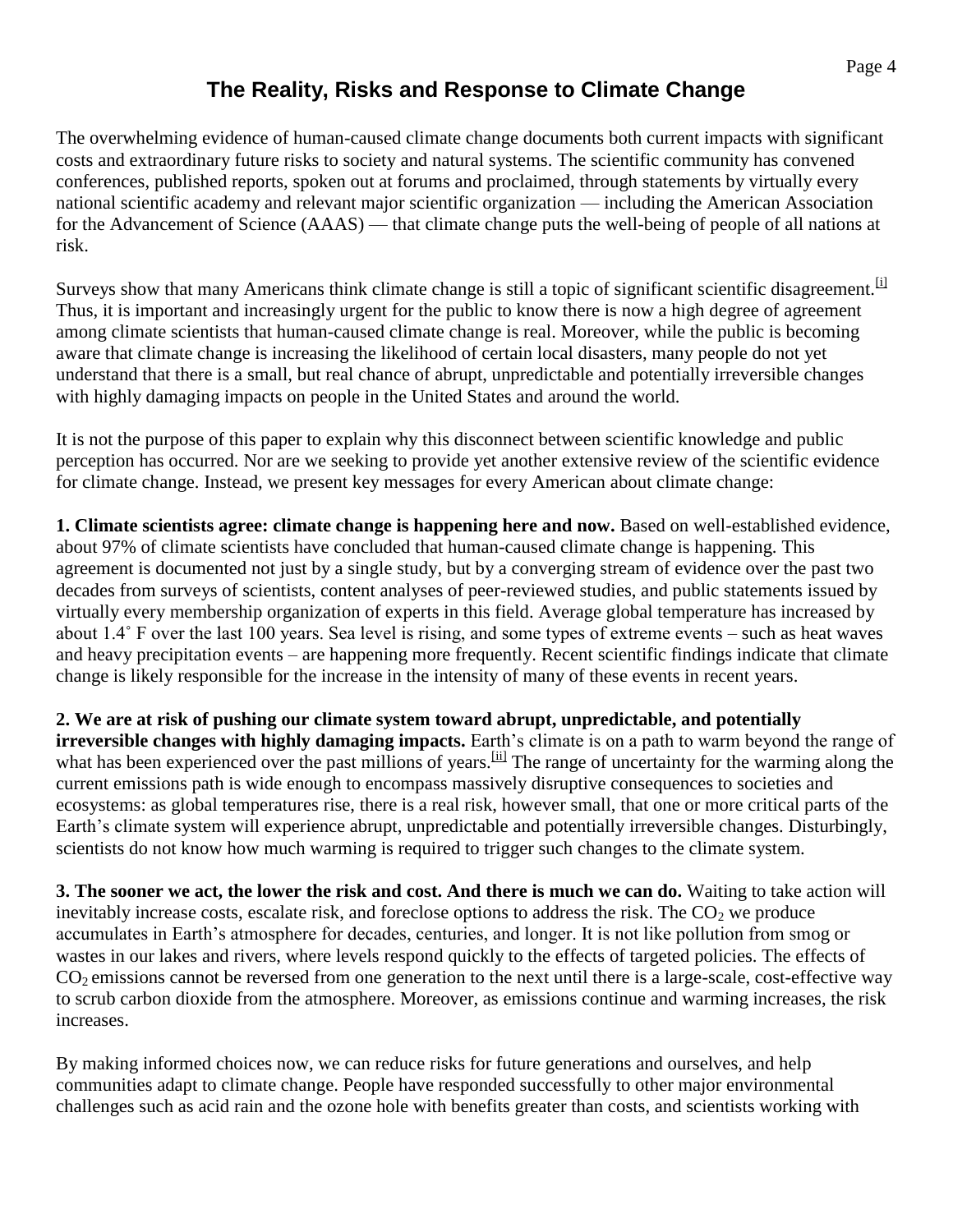economists believe there are ways to manage the risks of climate change while balancing current and future economic prosperity.

As scientists, it is not our role to tell people what they should do or must believe about the rising threat of climate change. But we consider it to be our responsibility as professionals to ensure, to the best of our ability, that people understand what we know: human-caused climate change is happening, we face risks of abrupt, unpredictable and potentially irreversible changes, and responding now will lower the risk and cost of taking action.

[Download the Full Document »](http://whatweknow.aaas.org/wp-content/uploads/2014/03/AAAS-What-We-Know.pdf) http://whatweknow.aaas.org/wp-content/uploads/2014/03/AAAS-What-We-Know.pdf

<sup>[i]</sup> Leiserowitz et al. (2013). "Climate change in the American mind: Americans' global warming beliefs. Yale Project on Climate Change Communication and the George Mason University Center for Climate Change Communication. http://environment.yale.edu/climate-communication/files/Climate-Beliefs-April-2013.pdf [ii] National Research Council (2013). *Abrupt Impacts of Climate Change: Anticipating Surprises,* Washington, DC: The National Academies Press.

## **Climate Change: Evidence and Causes**





An overview from the Royal Society and the US National Academy of Sciences

#### Download the Booklet

- **[Download the full booklet](http://dels.nas.edu/resources/static-assets/exec-office-other/climate-change-full.pdf)**
- **[Download only the Q&A section of the booklet](http://dels.nas.edu/resources/static-assets/exec-office-other/climate-change-QA.pdf)**
- **[Download only the Climate Basics section of the booklet](http://dels.nas.edu/resources/static-assets/exec-office-other/climate-change-basics.pdf)**
- **[View a gallery of figures from the booklet](http://nas-sites.org/americasclimatechoices/more-resources-on-climate-change/climate-change-evidence-and-causes/climate-change-evidence-and-causes-figure-gallery/)**

The U.S. National Academy of Sciences and The Royal Society released "*Climate Change: Evidence & Causes*," a new publication produced jointly by the two institutions, on February 27, 2014 at an event hosted by Miles O'Brien of the PBS Newshour.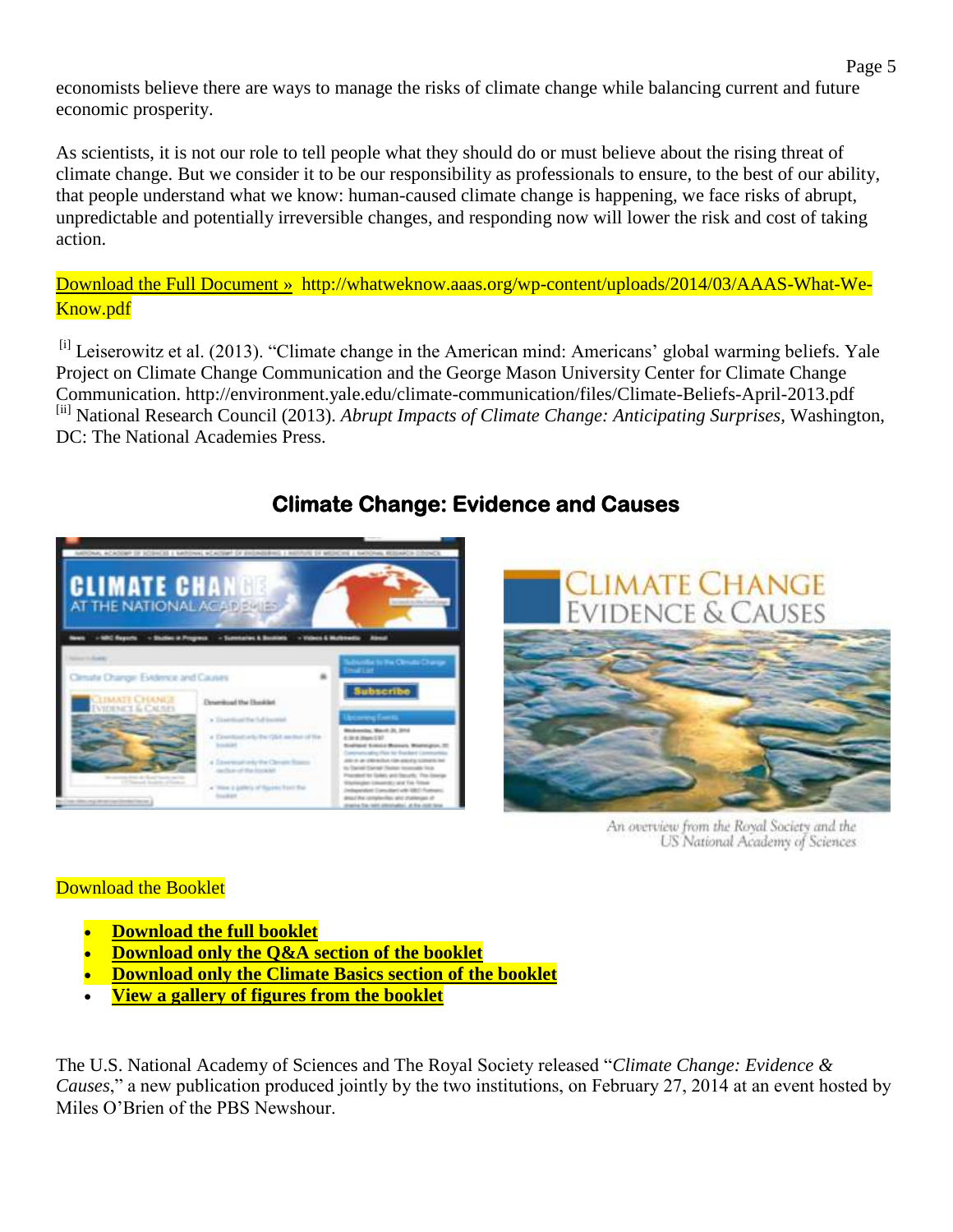#### **About the Document**

The leadership of the U.S. National Academy of Sciences and the U.K.'s Royal Society convened a UK-US team of leading climate scientists to produce this brief, readable reference document for decision makers, policy makers, educators, and other individuals seeking authoritative information on the some of the questions that continue to be asked.

The publication makes clear what is well-established and where understanding is still developing. It echoes and builds upon the long history of climate-related work from both national academies, as well as on the newest climate-change assessment from the United Nations' Intergovernmental Panel on Climate Change. It touches on current areas of active debate and ongoing research, such as the link between ocean heat content and the rate of warming.

#### **A report on the Climate Change Special Interest Group (CC-SIG) meeting, Abingdon, 23 February 2014: 'Greening the Soul: Responding to the BIC's Seven Year Action Plan of Action on Climate Change'**

A one day school on climate change from a Baha'i perspective was held in Abingdon and attended by 29 participants from 20 communities – mainly from south central England. The day started with a devotional (prepared by Phil Koomen) on the themes of Nature and Creation, Interconnectedness in Nature and God's Purpose for Humanity, and included cello accompaniment by Sharlie Hawkins.

This was followed by a review (by Michael Richards) of Baha'i involvement in environmental and climate change issues starting with the inspiration of the Central Figures and Richard St Barbe Baker. There has been international institutional involvement in UN meetings on the environment and sustainable development since 1972 when the Faith was represented at a major UN conference on sustainable development, at which the BIC issued the statement 'The Environment and Human Values – a Baha'i View' . From 1987 the Faith has taken part in various global interfaith initiatives on the environment. Promotion of a Baha'i perspective at international meetings was greatly enhanced by formation of the International Environment Forum (IEF) in 1997 as a non-government organisation accredited by the United Nations; the activities, monthly newsletter and website [\(www.iefworld.org\)](http://www.iefworld.org/) of IEF continue to be a major source of guidance for Baha'is concerned about the environment.

Some short videos were shown on climate change science, revealing a consensus view among scientists that a rise in temperature of two degrees above pre-industrial levels will be 'dangerous' for humanity. At current rates this could be reached by 2040 – among other results would be an end to coral reefs. One aspect of climate change of great importance for Baha'is is that it is now regarded as the biggest cause of world poverty (talk by President of World Bank to world leaders at Davos, January 2014). Therefore our daily actions are affecting not 'just' the environment and our own descendents, but are increasing the suffering of the most vulnerable members of our human family. This reinforces the message that climate change and its impacts are about the central tenets of the Faith - justice, equity and unity.

Recent guidance to the global Baha'i community was presented (by Adam Thorne and Becky Vickers) through key extracts from the 2009-2016 Seven Year Plan of Action on Climate Change of the Baha'i International Community and the 2008 BIC statement 'Seizing the Opportunity: Redefining the challenge of climate change' in which specific suggestions were made for action at individual, community, national and international levels. The Seven Year Plan of Action is a commitment by the Faith to a broader 2009 pledge by the world's religions for action on climate change.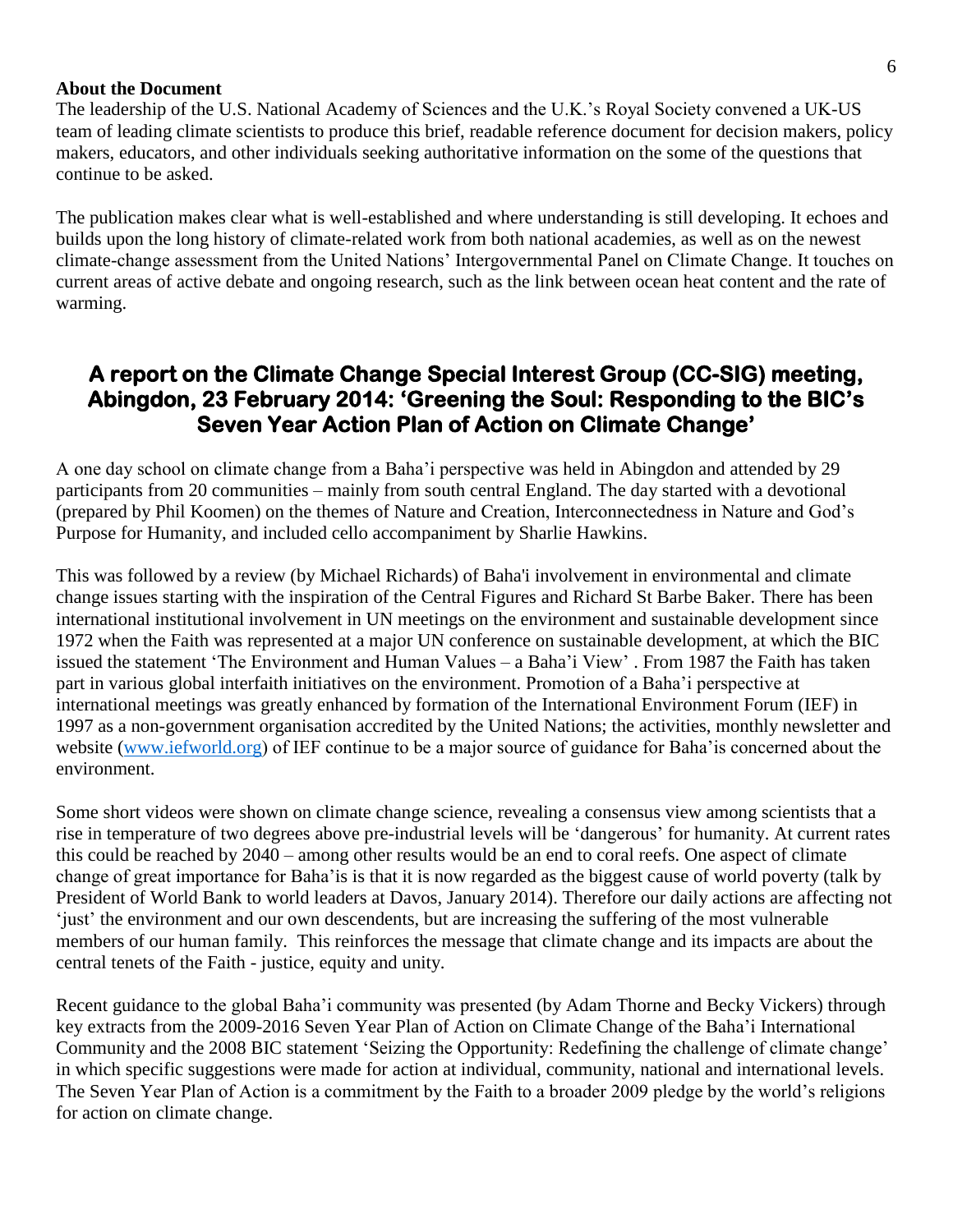A striking suggestion of the 2008 statement was on the importance of women in the context of climate change: 'one of the most pervasive social challenges besetting communities around the world ... is the marginalization of girls and women ... Around the world, women are largely responsible for securing food, water and energy for cooking and heating. Scarcity of resources arising from climate change intensifies the woman's burden and leaves less time to earn an income, attend school or care for the family......Women represent perhaps the greatest source of untapped potential in the global effort to overcome the challenges of climate change ... Women's distinct knowledge and needs complement those of men, and must be duly considered in all arenas of community decision-making. The United Nations must include a gender dimension in their response to climate change.<sup>'i</sup>

The themes of a Baha'i inspired, interfaith course called "Spiritual and Scientific Dimensions of Climate Change", developed under the auspices of the IEF, were outlined by Phil Kooman, who facilitated this course at the Baha'i Summer School, 2011. This course is now being offered as a 7 week online distance-learning course by the Wilmette Institute from 10th March. Phil asked participants to reflect on personal and local initiatives that the friends had initiated that could inspire others to adopt to a more sustainable way of living, consistent with Baha'u'llah's teachings that we are interdependent with the environment. The many suggestions included:

- Adopting acts of service in the core activities that either raise our awareness of our interdependence or have a direct environmental benefit.
- Examining our lifestyles to ensure we don't unwittingly adopt accepted but corrupt practices such as paying in cash to avoid paying VAT.
- Working with community action groups (CAGs) to encourage sustainable lifestyles and other efforts to our carbon footprint
- Buying from local charity shops, increasing the vegetarian proportion in our diet, and buying locally produced and 'in season' vegetables and fruits
- Car sharing or using public transport
- Making ethical investments
- Buying fair trade products

Using a gigantic display board full of post-it notes, lines and arrows, Susie Howard gave a diagrammatic representation of how the 'Abingdon carbon cutters' was set up in 2006 and its development since then. It arose from a local man, Francis Standish, was invited to a joint IEF and BASED-UK conference at Balliol College, Oxford, in 2006 called 'Science, Faith and Global Warming'; on his return he, along with other local residents were the driving force for the 'carbon cutters' group.' This now has a steering committee of 12 local people representing a variety of Christian denominations, those of no particular persuasion and one Baha'i. There are various action groups, including 'Food', 'Education in schools', and 'Energy and Travel'. What has developed is an effective grass roots community project to address the effects of climate change in one town. A presentation was also given by Ali Jay who works in Dorset to encourage local schools to gain an 'Eco School' mark. To do this the schools have to plan their curriculum around many environmental issues such as water, waste, transport, energy and global citizenship. The activities in an 'Eco' school are often pupil led and involve the whole school and the local community.

After lunch, Ali tested the friends' knowledge of the cost of using carbon-based fuels with a quiz, an example of such a question was: What uses the most energy? A) Sending an email; B) Googling a subject; C) a 2-minute mobile phone call. It's the phone call. Ali also spoke about Transition Together - more details of this initiative, which has been adopted in many places, can be found by visiting the website at the end of this report.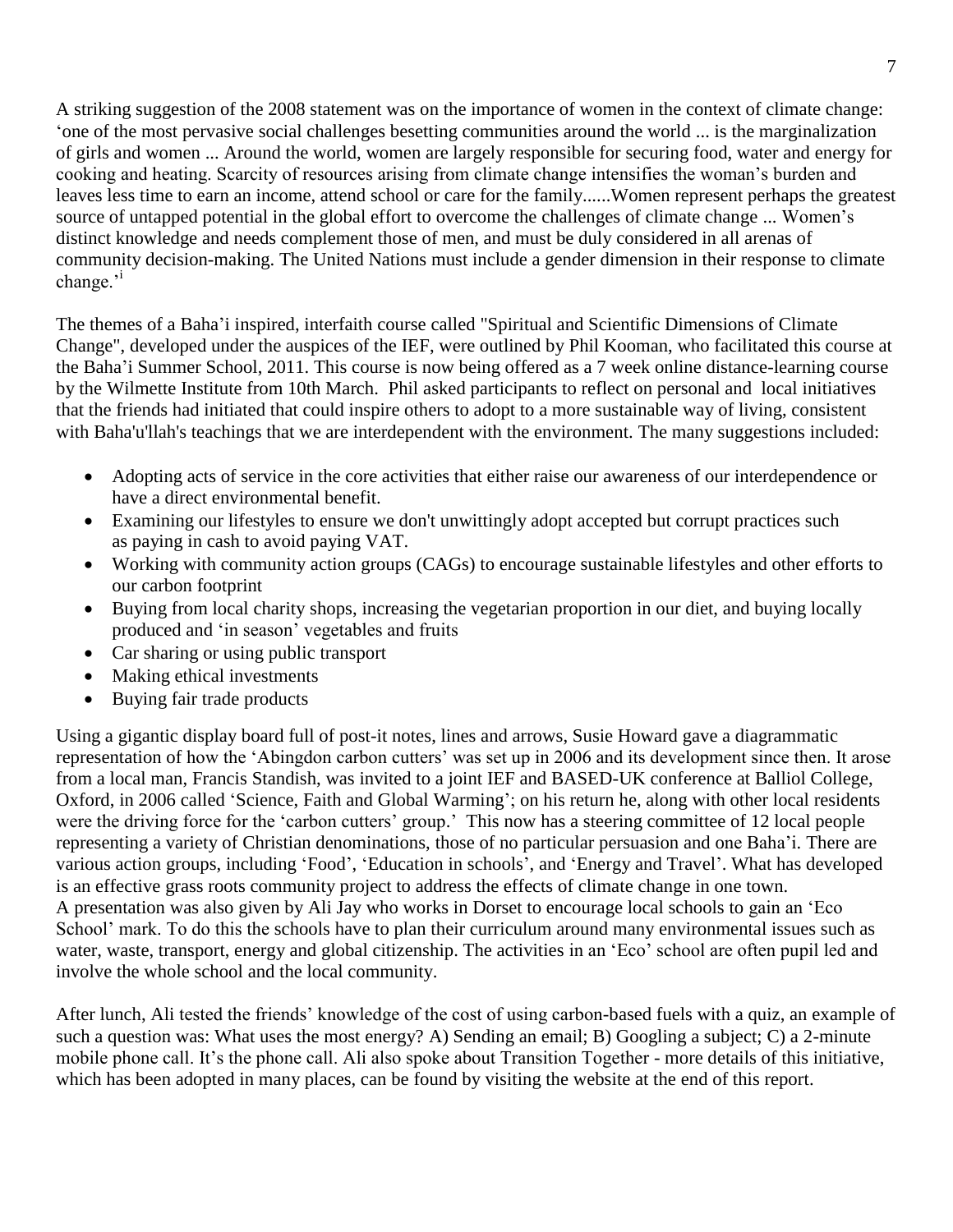The afternoon began with the friends being spilt up into groups and participating in 'carbon conservation' games which involved some spirited consultation on the many complex issues. The day was rounded off by group discussions of important issues. These resulted in a number of suggestions for individual, community and national action, including:

- There was a strong feeling that leadership on climate change needs to come from the NSA to get the wider community on board as has happened in the United States where the NSA has written to the Baha' is in each year of the 7 year plan (to date) reminding the friends of this commitment, and providing suggestions for study and activities.
- The national community's commitment to the 7 year plan needs to be highlighted. It was felt that we should raise this with the NSA in 2 ways: a) Write b) to the NSA Delegates to raise the topic at National Convention. In both cases, we should emphasise the binding nature of the commitment and lack of action so far. We can suggest referring to the US community's response to the 7 year plan for guidance.

Suggestions for actions within the community included:

- Running the Wilmette course at a summer school again but giving it better publicity and endorsement.
- Bringing environmental awareness into our core activities e.g. trips outdoors for children's classes, local and ethical choices when catering, considering transport alternatives when arranging events. It was noted that the US community has developed resources for children, youth and communities relating to the environment/climate change.
- Using Oxfordshire as an example /case study for environmental action.
- Bahá'ís should know about and follow best practice as regards carbon cutting and being environmentally savvy. Environmental concerns should ALWAYS be considered when planning meetings, gatherings, etc. A summary of relevant websites and organisations that could be helpful in understanding climate change should be made available. Links should be made between those with knowledge and who can enthuse others about protecting the environment and responding to climate change, and those running junior youth and children's classes. This could lead to young people carrying out projects and having a deeper understanding of the problems and solutions.
- Bahá'ís need to find about their local Community Action Groups (CAGs) so they can connect with them and support actions that are already happening. There is a need to see protecting the environment as a normal part of service to the community, and for information and knowledge of groups and schools like this to be shared with the wider Baha'i community.

The general consensus was that this was an extremely worthwhile day and it could be held on a regular basis as the issues raised become more urgent in an increasingly uncertain world. As Baha'u'llah said: "Be anxiously concerned with the needs of the age ye live in, and centre your deliberations on its exigencies and requirements."

#### **Suggested web sites**

**International Environment Forum :** [www.http://iefworld.org](http://www.http/iefworld.org) **Carbon Conversations :** <http://carbonconversations.org/> **Transition Town Network:** <http://www.transitionnetwork.org/>

<sup>1</sup> Seizing the Opportunity: Redefining the challenge of climate change, BIC statement, Dec 2008.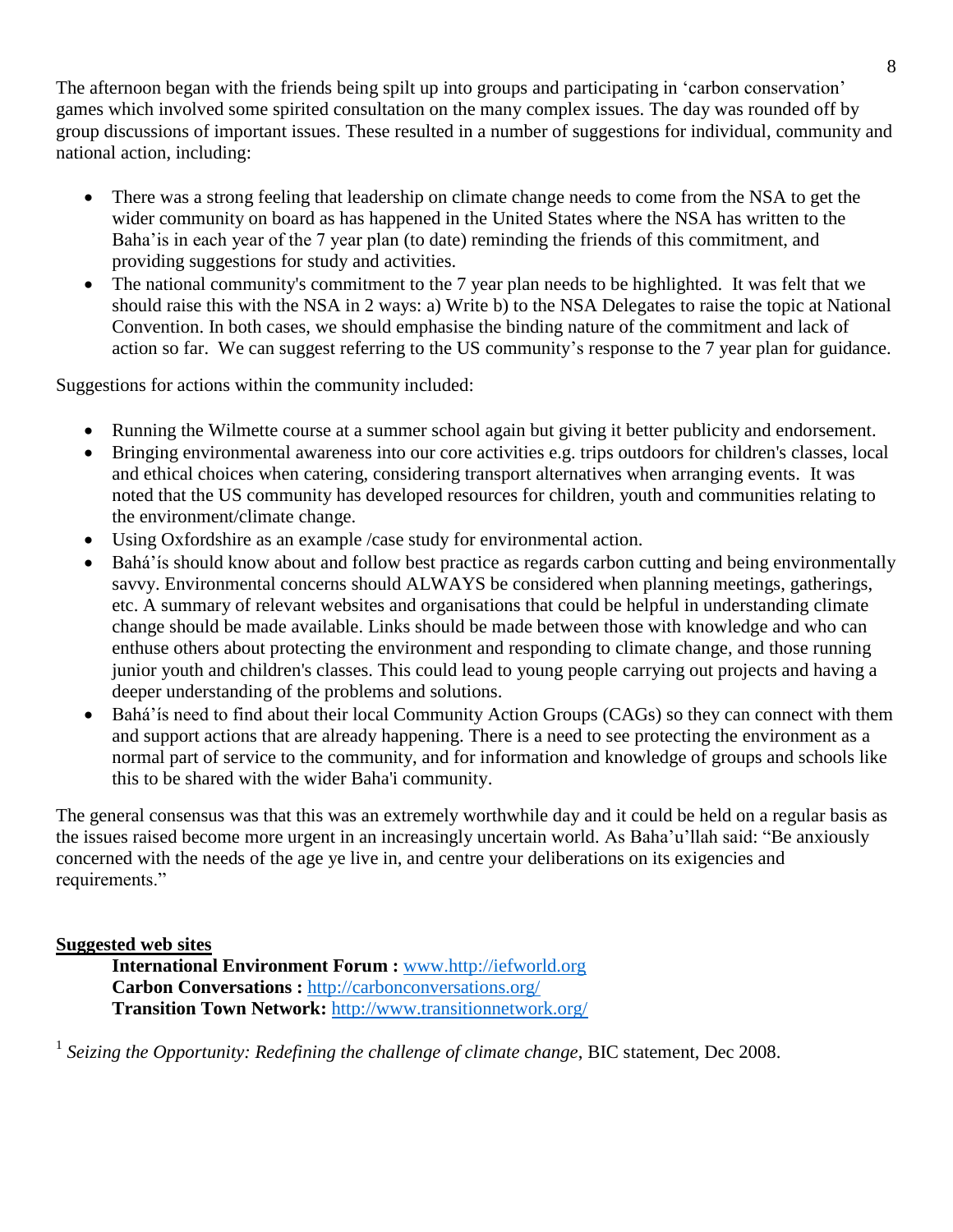#### **'Save Guggal Movement': an inspiration from nature-loving-nature of Swiss people**

The depletion of plant biodiversity is a matter of global concern. The problem is more severe in developing countries and regions of extreme climates, as such regions are poor in biodiversity. Rajasthan, the arid and semi-arid zone and largest state of India, is stated to have a large number of species that are endemic to this region. Extinction of plant diversity in such extreme regions may be an irreversible loss from socio-economic, scientific and utility point of view. Therefore, my research work is focused on conservation of threatened plant species using the biotechnological as well as community-based strategies. My research team has successfully developed the *in vitro* method to propagate many plant species such as *Commiphora wightii, Barleria prionitis, Asparagus racemosus, Phyllanthus amarus, Plumbago zeylanica* etc.



Vineet Soni discussing local villagers about the conservation and importance of plant species

During my Post-Doctoral research at the University of Geneva (Switzerland), I was highly inspired by the nature-loving-nature of Swiss people. Citizens of other countries should learn from them that how to maintain the biodiversity with *increasing industrialization and population*. In my opinion, unawareness is the root cause of plant biodiversity loss in developing countries. Upon returning home in November 2007 from Switzerland, I was struck by the fact that many plants were becoming scarce, yet

nobody seemed to care. That is when I decided to found the 'Save Guggul Movement', to conserve the *Commiphora wightii,* locally known as *'Guggal'* or *'Guggul'.*



Education and awareness program at rural and tribal areas of Rajasthan (India) to conserve the threatened A number of activities have been identified and conducted through the close co-operation of the village level communities who lives around the Aravali Hills of Rajasthan state. Community-groups are also prepared of different age, to disseminate conservation massage. A campaign is started with series of local workshop, with a motive to conserve the Guggal plants and their habitat, their relationship with other wildlife and roll in daily life of locals, and also highlighted as a key indicator of desert ecosystem. Through meetings, talks and discussions,

the local communities are now more aware of the threats faced by guggul plants and how endangered they are. Subsequently, several workshops are being organizing which includes slide shows and poster exhibitions at different villages and in local schools.

Really! Community-based conservation can never fail. Efforts should be made to mobilize local people to conserve areas of high biodiversity, and thereby improve the natural resource assets of rural populations. By engaging local people to conserve biodiversity, a broad-based, long-term strategy can be formulated for the conservation of globally threatened biodiversity.

**Contact IEF member: Dr Vineet Soni,** *M.Sc., Ph.D., PostDoc (Switzerland), FBS, FLS* **Department of Botany, University College of Sciences, Mohanlal Sukhadia University, Udaipur-313001, INDIA Mob: +91-9782012276 , Email:** [vineetsonijnu@gmail.com](mailto:vineetsonijnu@gmail.com)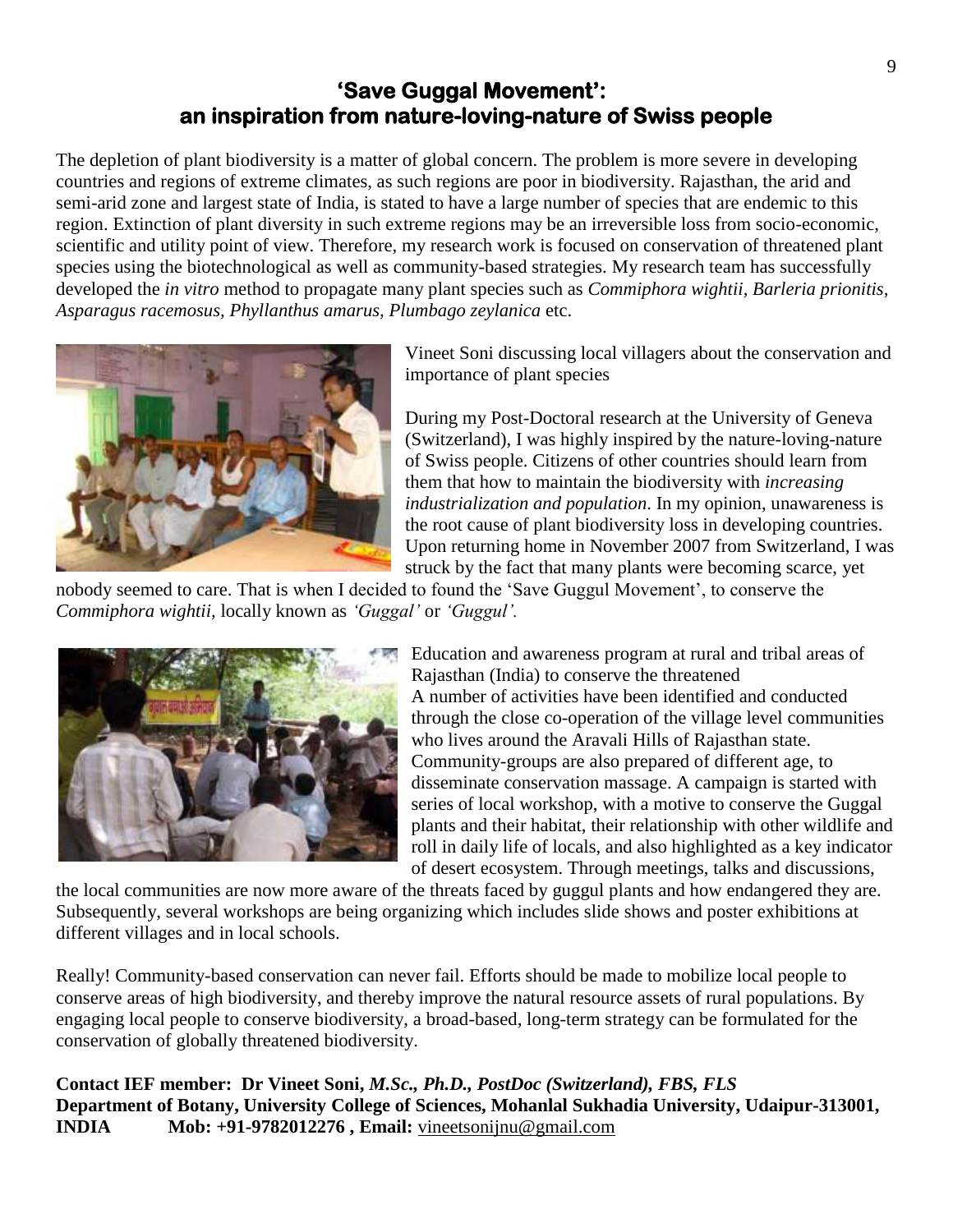

### **Climate Efforts Falling Short, U.N. Panel Says**

By [JUSTIN GILLIS](http://topics.nytimes.com/top/reference/timestopics/people/g/justin_gillis/index.html) April 13, 2014

[http://www.nytimes.com/2014/04/14/science/earth/un-climate-panel-warns-speedier-action-is](http://www.nytimes.com/2014/04/14/science/earth/un-climate-panel-warns-speedier-action-is-needed-to-avert-disaster.html?emc=edit_th_20140414&nl=todaysheadlines&nlid=48444646&_r=0)[needed-to-avert](http://www.nytimes.com/2014/04/14/science/earth/un-climate-panel-warns-speedier-action-is-needed-to-avert-disaster.html?emc=edit_th_20140414&nl=todaysheadlines&nlid=48444646&_r=0)[disaster.html?emc=edit\\_th\\_20140414&nl=todaysheadlines&nlid=48444646&\\_r=0](http://www.nytimes.com/2014/04/14/science/earth/un-climate-panel-warns-speedier-action-is-needed-to-avert-disaster.html?emc=edit_th_20140414&nl=todaysheadlines&nlid=48444646&_r=0)

A power station in Sofia, Bulgaria. The Intergovernmental Panel on Climate Change found that atmospheric carbon dioxide levels rose almost twice as fast in the first decade of this century. Credit Dimitar Dilkoff/Agence France-Presse — Getty Images

BERLIN — Delivering the latest stark news about climate change on Sunday, a United Nations panel warned that governments are not doing enough to avert profound risks in coming decades. But the experts found a silver lining: Not only is there still time to head off the worst, but the political will to do so seems to be rising around the world.

In a [report](http://www.ipcc.ch/index.htm) unveiled here, the Intergovernmental Panel on Climate Change found that decades of foot-dragging by political leaders had propelled humanity into a critical situation, with greenhouse emissions rising faster than ever. Though it remains technically possible to keep planetary warming to a tolerable level, only an intensive push over the next 15 years to bring those emissions under control can achieve the goal, the committee found.

"We cannot afford to lose another decade," said Ottmar Edenhofer, a German economist and cochairman of the committee that wrote the report. "If we lose another decade, it becomes extremely costly to achieve climate stabilization."

The good news is that ambitious action is becoming more affordable, the committee found. It is increasingly clear that measures like tougher building codes and efficiency standards for cars and trucks can save energy and reduce emissions without harming people's quality of life, the panel found. And the costs of renewable energy like wind and solar power are falling so fast that its deployment on a large scale is becoming practical, the report said.

Moreover, since the intergovernmental panel issued its last major report in 2007, far more countries, states and cities have adopted climate plans, a measure of the growing political interest in tackling the problem. They include China and the United States, which are doing more domestically than they have been willing to commit to in international treaty negotiations.

Yet the report found that the emissions problem is still outrunning the determination to tackle it, with atmospheric carbon dioxide levels rising almost twice as fast in the first decade of this century as they did in the last decades of the 20th century. That reflects a huge rush to use coal-fired power plants in developing countries that are climbing up the income scale, especially China, while rich countries are making only slow progress in cutting their high emissions, the report said.

The report is likely to increase the pressure to secure an ambitious new global climate treaty that is supposed to be completed in late 2015 and take effect in 2020. But the divisions between wealthy countries and poorer countries that have long bedeviled international climate talks were on display yet again in Berlin.

Some developing countries insisted on stripping charts from the report's executive summary that could have been read as requiring greater effort from them, while rich countries — including the United States — struck out language that might have been seen as implying that they needed to write big checks to the developing countries. Both points survived in the full version of the report, but were deleted from a synopsis meant to inform the world's top political leaders.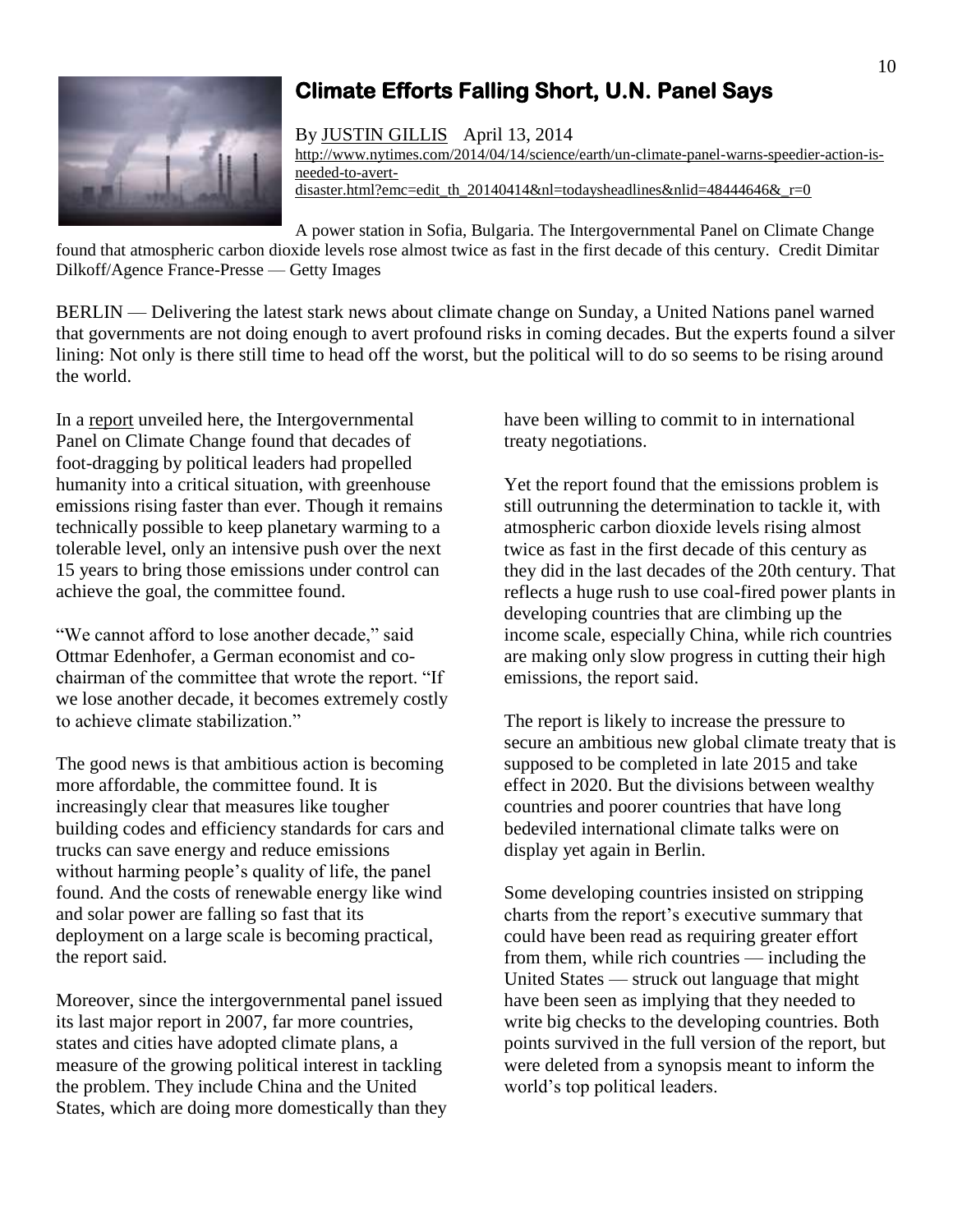The new report does not prescribe the actions that governments need to take. But it does make clear that putting a price on emissions of carbon dioxide and other greenhouse gases, either through taxes or the sale of emission permits, is a fundamental approach that could help redirect investment toward climate-friendly technologies.

If climate targets are to be met, the report said, annual investment in electrical power plants that use fossil fuels will need to decline by about 20 percent in the coming two decades, while investment in low-carbon energy will need to double from current levels.

The report warns that if greater efforts to cut emissions are not implemented soon, future generations seeking to limit or reverse climate damage will have to depend on technologies that permanently remove greenhouse gases from the air; in effect, they will be trying to undo the damage caused by the people of today.

But these technologies do not exist on any appreciable scale, the report said, and there is no guarantee that they will be available in the future, much less that they will be affordable.

The intergovernmental panel warned that the longer countries delayed aggressive action, the more difficult it would be to limit global warming to the level that the international community has agreed to, namely a rise in the global average temperature of no more than 3.6 degrees Fahrenheit (2 degrees Celsius) above the preindustrial level.

Scientists fear that exceeding that level could produce drastic effects, such as the collapse of ice sheets, a rapid rise in sea levels, difficulty growing enough food, huge die-offs of forests, and mass extinctions of plant and animal species.

The Intergovernmental Panel on Climate Change is a United Nations body that includes hundreds of scientists, economists and other experts. The group periodically reviews the science and economics of climate change and issues major reports every five or six years. Along with Al Gore, it was awarded the Nobel Peace Prize in 2007 for calling attention to the climate problem.

The new report, dealing with ways to limit the growth of the emissions that are causing climate change, is the third in recent months. A [report](http://www.nytimes.com/2013/09/28/science/global-climate-change-report.html?pagewanted=all)  [released in Stockholm](http://www.nytimes.com/2013/09/28/science/global-climate-change-report.html?pagewanted=all) in September found a certainty of 95 percent or greater that humans were the main cause of global warming, [and a report](http://www.nytimes.com/2014/04/01/science/earth/climate.html)  [released in Yokohama,](http://www.nytimes.com/2014/04/01/science/earth/climate.html) Japan, two weeks ago said profound effects were already being felt around the world, and were likely to get much worse.

The latest report found that if countries keep stalling on tougher climate rules, trillions of dollars will be invested in coming years in power plants, cars and buildings that use too much energy from fossil fuels. The result, the report said, would be an emissions path that would be almost impossible to alter in time to get to the very low carbon pollution levels that scientists think are necessary by 2050.

The authors found that tackling the problem in a serious way would carry large costs, shaving a few hundredths of a percentage point off global economic growth each year. By the end of the century, societies would most likely be far richer than today, but almost 5 percent poorer than they would have been had they not spent the money to protect the climate, according to the study.

"Climate policy is not a free lunch," Dr. Edenhofer said at a news conference Sunday in Berlin.

Against those costs, the economic benefits of acting are essentially impossible to calculate, the report found. The biggest reason is that scientists do not know how likely it is that unchecked global warming could cause some sort of wildly expensive calamity, such as a rapid melting of ice sheets that would drown the world's major coastal cities. This and other disasters are distinctly possible, the authors found.

In essence, the committee described money spent fighting climate change as a form of insurance against the most severe potential consequences. "It is up to the public and up to decision makers to decide if it is affordable or not," Dr. Edenhofer said.

The report was quickly welcomed in Washington, where President Obama is trying to adopt aggressive climate policies despite congressional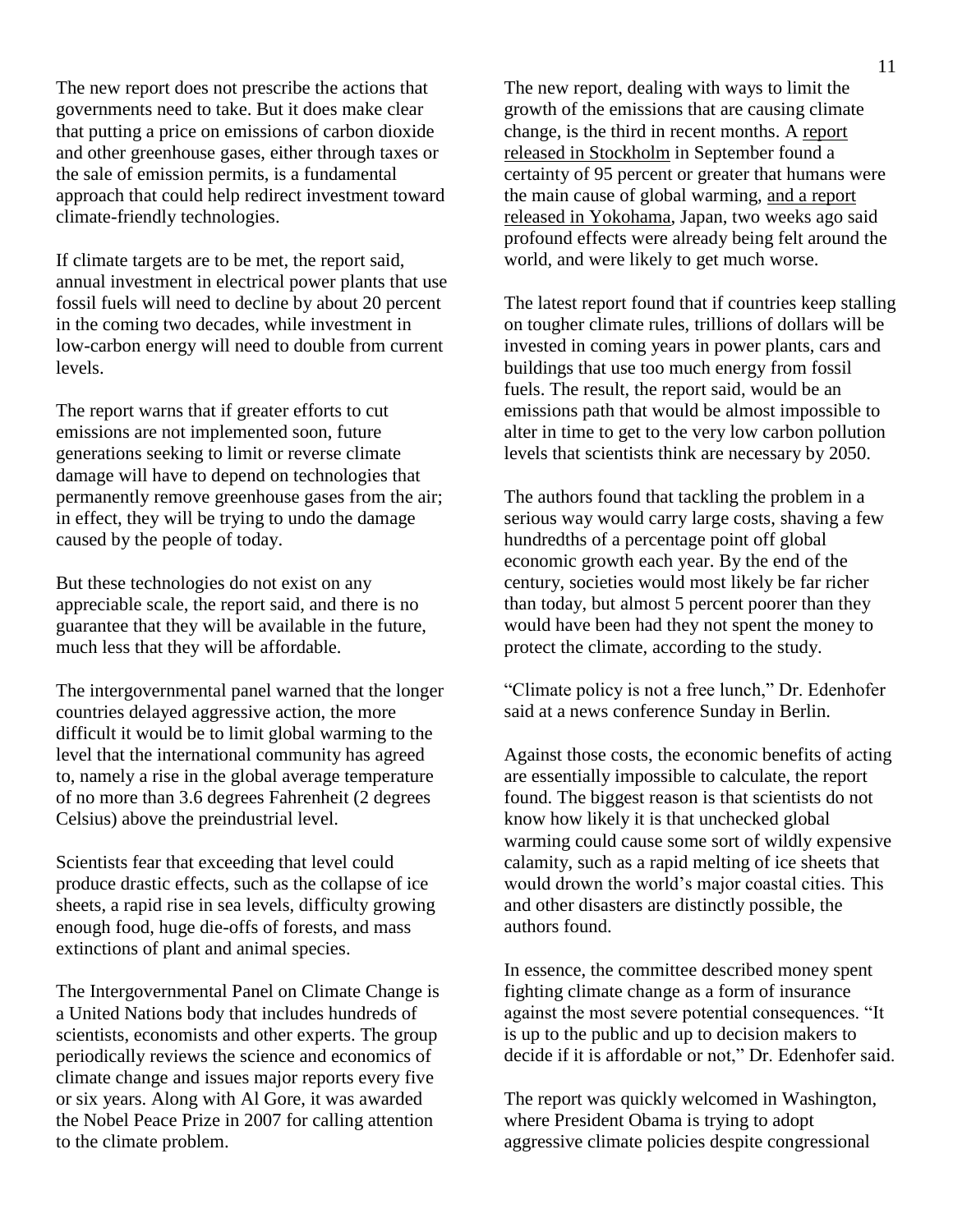opposition. His science adviser, John P. Holdren, said the report showed that "the longer society waits to implement strong measures to cut greenhouse gas emissions, the more costly and difficult it will become to limit climate change to less than catastrophic levels."

Coral Davenport contributed reporting from Washington.

A version of this article appears in print on April 14, 2014, on page A1 of the New York edition with the headline: Climate Efforts Falling Short, U.N. Panel Says

#### **IPCC climate change report: averting catastrophe is eminently affordable**

[http://www.theguardian.com/environment/2014/apr/13/averting-climate-change-catastrophe-is-affordable-says](http://www.theguardian.com/environment/2014/apr/13/averting-climate-change-catastrophe-is-affordable-says-ipcc-report-un)[ipcc-report-un](http://www.theguardian.com/environment/2014/apr/13/averting-climate-change-catastrophe-is-affordable-says-ipcc-report-un)

Landmark UN analysis concludes global roll-out of clean energy would shave only a tiny fraction off economic growth



The cheapest and least risky route to dealing with global warming is to abandon all dirty fossil fuels in coming decades, the report found. Gas – including that from the global fracking boom – could be important during the transition, Edenhofer said, but only if it replaced coal burning.

The authoritative report, produced by 1,250 international experts and approved by 194 governments, dismisses fears that slashing carbon emissions would wreck the world economy. It is the final part of a trilogy that has already [shown that](http://www.theguardian.com/environment/2013/sep/27/ipcc-world-dangerous-climate-change)  [climate change is "unequivocally" caused by humans](http://www.theguardian.com/environment/2013/sep/27/ipcc-world-dangerous-climate-change) and that, unchecked, [it poses a grave threat to people](http://www.theguardian.com/environment/2014/mar/31/climate-change-threat-food-security-humankind) and could lead to wars and mass migration.

Diverting hundred of billions of dollars from fossil fuels into renewable energy and cutting energy waste would shave just 0.06% off expected annual economic growth rates of 1.3%- 3%, the IPCC report concluded.

"The report is clear: the more you wait, the more it will cost [and] the more difficult it will become," said EU

commissioner Connie Hedegaard. The US secretary of state, John Kerry, said: "This report is a wake-up call about global Photograph: AFP/Getty Images

Catastrophic climate change can be averted without sacrificing living standards according to a UN report, which concludes that the transformation required to a world of clean energy is eminently affordable.

"It doesn't cost the world to save the planet," said economist Professor Ottmar Edenhofer, who led the [Intergovernmental](http://www.ipcc.ch/)  [Panel on Climate Change \(](http://www.ipcc.ch/)IPCC) team.

> economic opportunity we can seize today as we lead on climate change."

The UK's energy and climate secretary, Ed Davey, said: "The [report shows] the tools we need to tackle climate change are available, but international efforts need to significantly increase."

The IPCC economic analysis did not include the benefits of cutting greenhouse gas emissions, which could outweigh the costs. The [benefits include reducing air pollution, which](http://www.theguardian.com/world/2014/feb/25/china-toxic-air-pollution-nuclear-winter-scientists)  [plagues China](http://www.theguardian.com/world/2014/feb/25/china-toxic-air-pollution-nuclear-winter-scientists) and [recently hit the UK,](http://www.theguardian.com/environment/2014/apr/10/kesington-chelsea-most-polluted-air-uk-public-health-england-report) and improved energy security, which is currently at risk in eastern Europe due to the actions of Russia – a large producer of gas – in Ukraine.

The new IPCC report warns that carbon emissions have soared in the last decade and are now growing at almost double the previous rate. But its comprehensive analysis found rapid action can still limit global warming to 2C, the internationally agreed safe limit, if low-carbon energy triples or quadruples by 2050.

"It is actually affordable to do it and people are not going to have to sacrifice their aspirations about improved standards of living," said Professor Jim Skea, an energy expert at Imperial College London and co-chair of the IPCC report team. "It is not a hair shirt change of lifestyle at all that is being envisaged